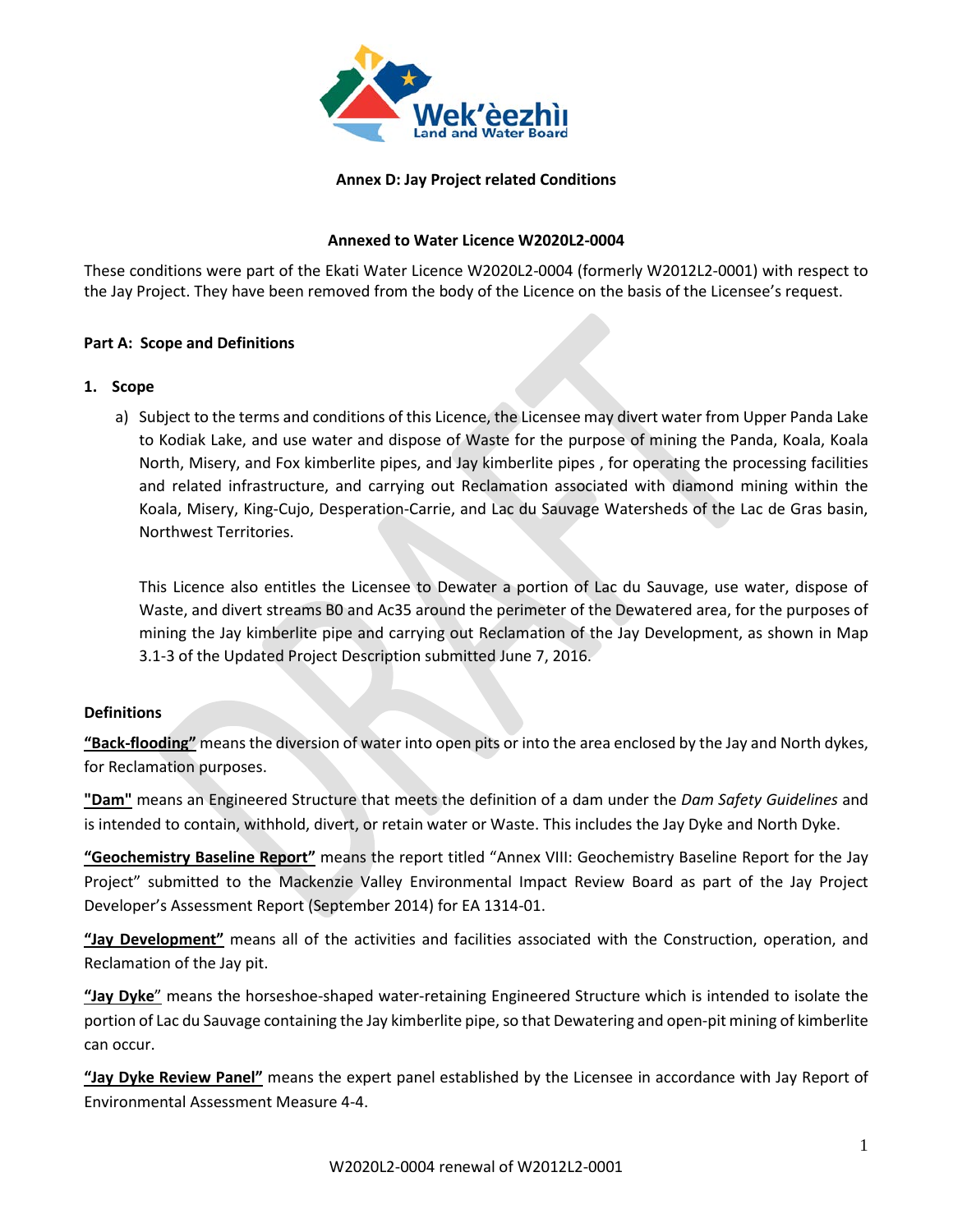"**Jay Report of Environmental Assessment"** means the Report of Environmental Assessment and Reasons for Decision for EA 1314-01, dated February 1, 2016.

**"Letter of Acceptance"** means a letter signed by the Jay Dyke Review Panel members that states the Panel's opinion that reviewed plans and materials meet good engineering standards and practice and should prevent significant adverse effects to the environment.

**"Misery Pit Minewater Management Facility"** means the mined-out Misery pit which will be used for storage of Minewater related to the Misery Underground Development and during the Jay pit Dewatering phase and during mine operations, as described in the approved **Wastewater and Processed Kimberlite Management Plan**.

**"North Dyke"** means a small water-retaining dyke constructed near the north abutment of the Jay Dyke, forming a portion of the structures that will isolate the Jay kimberlite pipe from Lac du Sauvage.

**"Traditional Knowledge Management Framework"** is a document that describes protocols for collecting, storing, managing, and using Traditional Knowledge and will apply to the lifetime of the Jay Project (Construction, operations and closure phases), as described in Measure 7-1 of the Jay Report of Environmental Assessment and required by Land Use Permit W2013D0007.

#### **Part B: General Conditions**

1. The Licensee shall operate in accordance with the **Traditional Knowledge Management Framework** that describes protocols for collecting, storing, managing, and using Traditional Knowledge, consistent with the Jay Report of Environmental Assessment Measure 7-1.

#### **Part D: Conditions Applying to Water Use**

- 1. The Licensee may only obtain water for domestic purposes, processing, road watering, and associated uses from Long Lake Containment Facility, Koala South and East Sumps, Desperation Pond, King Pond Settling Facility, Two Rock Lake, Two Rock Sedimentation Pond, Falcon Lake, Lac de Gras, Lac du Sauvage, Grizzly Lake, Little Lake, and Thinner Lake (Misery Camp), unless otherwise approved by the Board. Water will be withdrawn using the Water Supply Facilities, unless otherwise authorized in writing by an Inspector.
- 2. The annual quantity of fresh water withdrawn for any purpose excluding those one-time uses described in Part D, Condition 3, shall not exceed the limits set out below (in cubic metres):

| <b>Water Source</b>  | <b>Timing of Use</b><br>(where applicable) | <b>Maximum Quantity of</b><br>Water Use $(m3)$ |
|----------------------|--------------------------------------------|------------------------------------------------|
| <b>Two Rock Lake</b> |                                            | 466,000                                        |
| <b>Grizzly Lake</b>  |                                            | 200,000                                        |
| Little Lake          |                                            | 400,000                                        |
| <b>Thinner Lake</b>  |                                            | 15,000                                         |
| <b>Falcon Lake</b>   |                                            | 100,000                                        |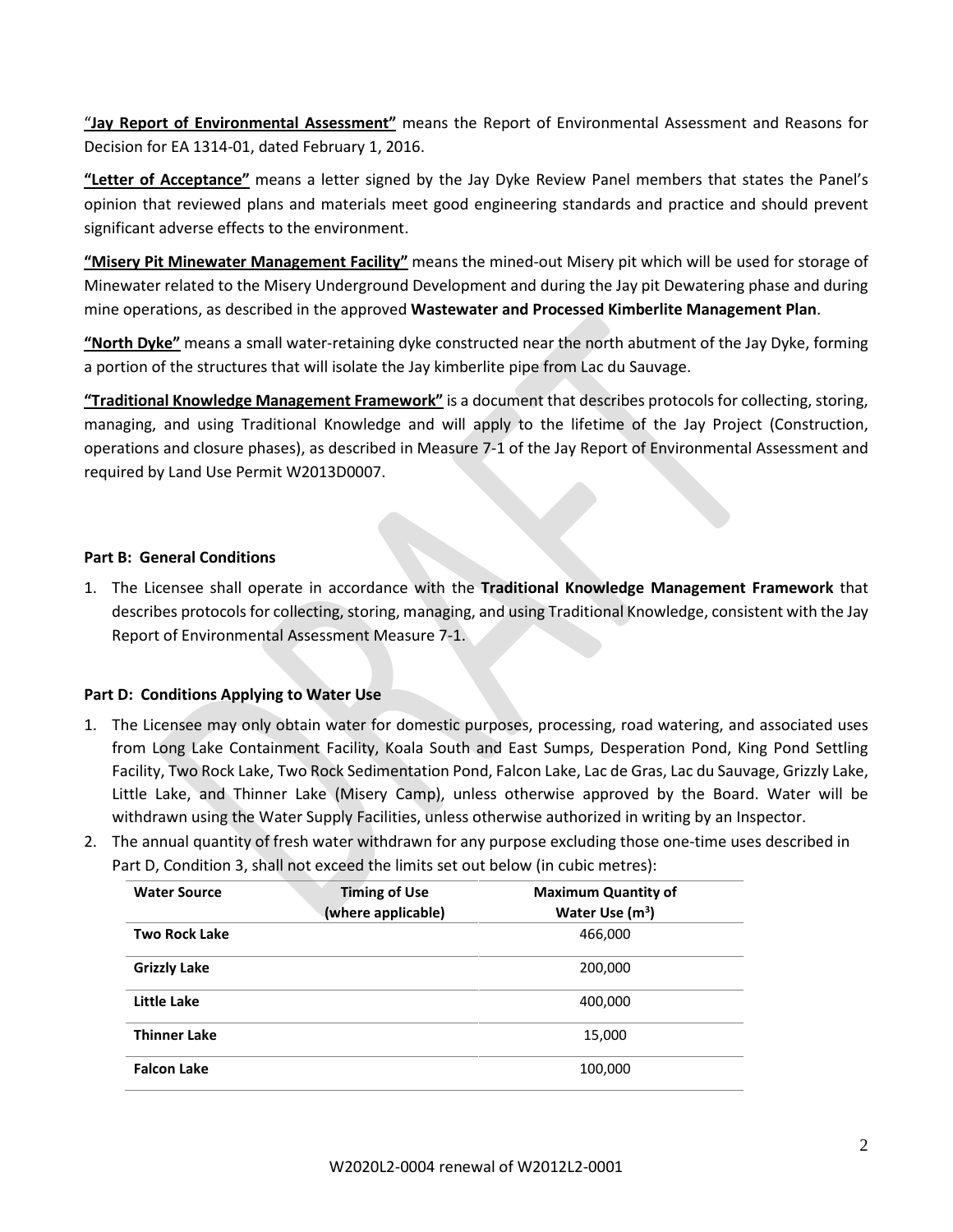| Lac de Gras    |                    | 100,000 |
|----------------|--------------------|---------|
| Lac du Sauvage | construction phase | 500,000 |
|                | operations phase   | 100,000 |

3. Fresh water withdrawn for a one-time water use, shall not exceed the limits set out below:

| <b>Water Source</b>                                             | <b>Timing of Use</b><br>(where applicable) | <b>Maximum Quantity of</b><br>Water Use $(m3)$ |
|-----------------------------------------------------------------|--------------------------------------------|------------------------------------------------|
| Sable Lake                                                      | Dewatering                                 | 560,400                                        |
| <b>Pigeon Pond</b>                                              | Dewatering                                 | 18,500                                         |
| Lac du Sauvage<br>(area enclosed by Jay<br>Dyke and North Dyke) | Dredging                                   | 1,000,000                                      |
|                                                                 | Dewatering                                 | 32,000,000                                     |

A one-time water use fee is to be paid prior to the commencement of each one-time water use.

### **PART E: Conditions Applying to Dewatering and Drawdown**

- 1. Prior to the commencement of Dewatering or Drawdown, excluding Grizzly Lake, Little Lake, Thinner Lake, Falcon Lake, Lynx Lake and the area enclosed by the Jay Dyke and North Dyke, the Licensee shall submit a **Dewatering Plan** or **Drawdown Plan** for each lake in accordance with Schedule 4, Condition 1 to the Board for approval.
- 2. At least 90 days prior to the commencement of Dewatering of the area enclosed by the Jay Dyke and North Dyke, the Licensee shall submit a **Jay Dyke and North Dyke Dewatering Plan** in accordance with Schedule 4, Condition 3 to the Board for approval. Dewatering of the area enclosed by the Jay Dyke and North Dyke shall not commence until the Plan is approved by the Board.

#### **Part F: Conditions Applying to Construction**

- 1. The Licensee shall annually review the **Construction Plan** described in Part F, Condition 2 for the Jay Dyke and North Dyke and shall submit updates to the Board for approval, at the following times:
	- a) a minimum of 90 days prior to any proposed changes to the requirements in the approved Plan;
	- b) a minimum of 90 days prior to Dredging for the Jay Dyke and/or North Dyke, if required; and
	- c) upon request of the Board.
- 2. At least 90 days prior to Construction of a quarry within the footprint of the Jay Waste Rock Storage Area, the Licensee shall submit an **updated stability analysis** stamped by a Professional Engineer, that reflects the quarry, to the Board for approval.
- 3. Prior to the start of Construction along the centerline of all containment structures and diversion channels related to the Sable, Pigeon, Beartooth, Lynx, and Jay Development, the Licensee shall undertake a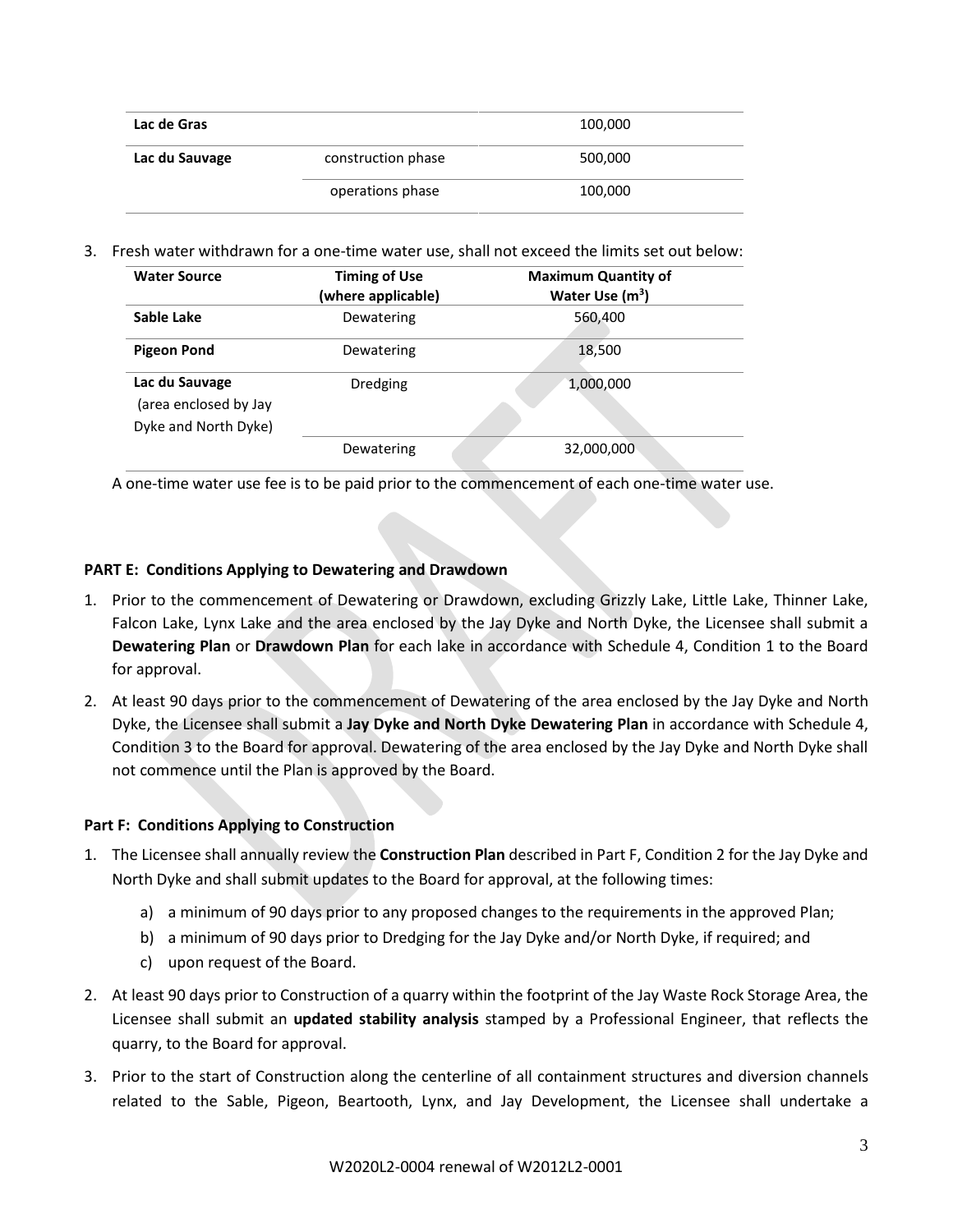comprehensive delineation program to identify soil, rock, and ground ice conditions and shall submit the results of the program to the Board.

- 4. A minimum of ten days prior to commencement of Construction at each of the Sable, Pigeon, Beartooth, Lynx, Jay, and Misery Underground Developments, the Licensee shall provide written notification to an Inspector.
- 5. At least 60 days prior to Construction of either the Jay Dyke or North Dyke, the Licensee shall submit the final **Jay Dyke or North Dyke Design Report** in accordance with Schedule 5, Condition 3, stamped by a Professional Engineer, to the Board.
- 6. At least 60 days prior to Construction of either the Jay Dyke or North Dyke, the Licensee shall submit a **Letter of Acceptance** from the Jay Dyke Review Panel that indicates their review and acceptance of the final **Jay Dyke and North Dyke Design Report** referred to in Part F, Condition 11**.**
- 7. The Licensee shall construct the Jay Dyke and North Dyke according to the final **Jay Dyke and North Dyke Design Report** referred to in Part F, Condition 11.
- 8. The Licensee shall ensure that a Professional Engineer is retained as the Engineer of Record as described by the *Dam Safety Guidelines* for the Jay Dyke and North Dyke.
- 9. The Licensee shall consult with the Board, Government of the Northwest Territories, and the Independent Environmental Monitoring Agency in advance before any changes are made to the Jay Dyke Review Panel's composition and role or responsibilities.
- 10. Within 60 days of the effective date of Amendment #4, the Licensee shall submit the final **Terms of Reference** for the Jay Dyke Review Panel to the Board. The Licensee shall submit a revised **Terms of Reference** prior to implementation of any changes to the Panel's **Terms of Reference**.

### **PART G: Conditions Applying to Modifications**

1. Prior to carrying out Modifications to the Jay Dyke and/or North Dyke, the Licensee shall submit to the Board, an updated **Jay Dyke and North Dyke Design Report** and a **Letter of Acceptance** from the Jay Dyke Review Panel that indicates their review and acceptance of any Modifications proposed by the Licensee. The Licensee shall not carry out Modifications to the Jay Dyke or North Dyke until this is received by the Board.

### **Part H: Conditions Applying to Waste Disposal**

- 1. The Licensee shall submit a revised **Wastewater and Processed Kimberlite Management Plan,** in accordance with the detailed guidance set out in Schedule 6, Condition 1, to the Board for approval, at the following times:
	- a) A minimum of 60 days prior to the Construction of each of the Sable, Pigeon, and Lynx pits;
	- b) A minimum of 90 days prior to commencement of Dewatering of the area enclosed by the Jay Dyke and North Dyke to provide specific details related the scenarios (i.e., conditions and timing) under which the potential water-management contingency strategies for the Jay Development will be implemented;
	- c) A minimum of 90 days prior to the deposition of Processed Kimberlite into Panda and Koala pits to incorporate results of the freshwater cap optimization study required by Schedule 9, Condition 1(a);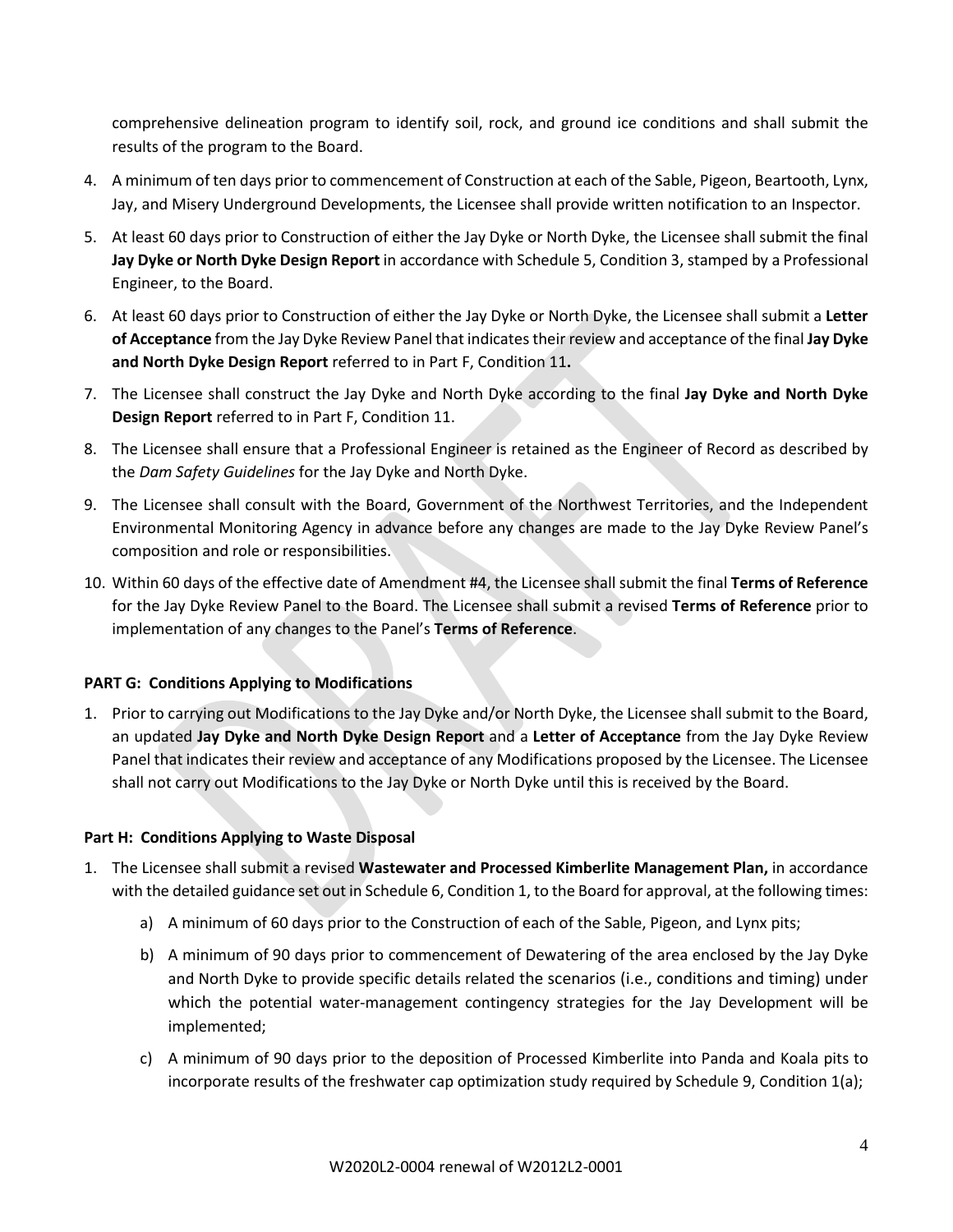- d) Prior to the Misery pit reaching 40 percent of its storage capacity to include objectives, criteria, preliminary designs, triggers and Action Levels for potential operational water adaptive management strategies, based on operational monitoring data; and
- e) As directed by the Board.
- 2. The Licensee shall submit a revised **Waste Rock and Ore Storage Management Plan** in accordance with the detailed guidance referred to in Schedule 6, Condition 2, to the Board for approval, at the following times:
	- a) A minimum of 90 days prior to the Construction of the Sable, Pigeon, Lynx, and Jay pits; and
	- b) As directed by the Board.
- 3. Within 90 days of the effective date of Amendment #4, the Licensee is to submit to the Board for approval a **Jay Waste Rock Co-placement Study Design** to optimize the co-placement strategy, determine the target NP/AP ratio, and identify the scale of mixing that will prevent Acid Rock Drainage from the Jay Waste Rock Storage Area. This Design is to be in accordance with Schedule 6, Condition 3.
- 4. Collection and Settling Ponds
	- c) The Licensee shall construct, operate, and maintain the Collection and Settling Ponds to design specifications such that:
		- i. a minimum Freeboard limit of 1.0 metre, or other Freeboard limit as recommended by a Professional Engineer, shall be maintained at all times;
		- ii. Seepage from the Collection and Settling Ponds is minimized at all times;
		- iii. any Seepage from the Collection and Settling Ponds that occurs and does not meet effluent quality requirements, as specified in Part H, Condition 21(b) for those facilities associated with the Misery Development, Condition 21(d) for those facilities associated with the Sable Development, Condition 21(e) for those facilities associated with the Jay Development, and Condition 21(a) for those facilities associated with the remainder of the Project, shall be collected and immediately returned to the Collection and Settling Ponds, the Long Lake Containment Facility, the Two Rock Sedimentation Pond, the Misery Pit Minewater Management Facility, the process plant, or another location approved by the Board; and
		- iv. any constructed facilities that are eroded are repaired immediately.
	- b) Inspections of the Collection and Settling Ponds shall be carried out regularly in consultation with a Professional Engineer and records of these inspections shall be kept for review. The Licensee shall perform more frequent inspections at the request of an Inspector; and
	- c) An inspection of the Collection and Settling Ponds shall be carried out annually in July by a Professional Engineer. The Professional Engineer's full **Geotechnical Inspection Report** shall be submitted to the Board within 90 days of the inspection, including a covering letter from the Licensee outlining an implementation plan to respond to any recommendations made by the Professional Engineer.
- 5. Jay Dyke and North Dyke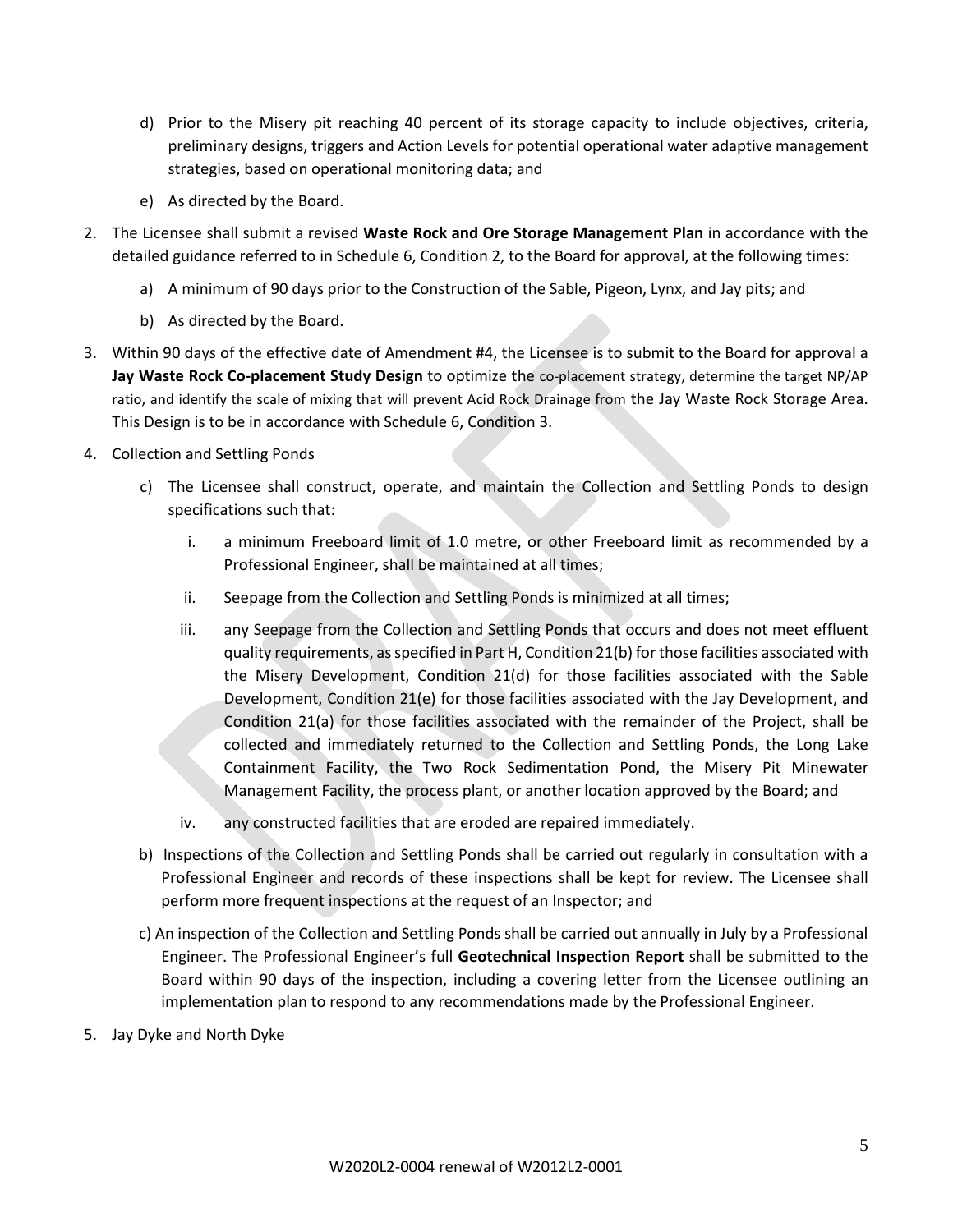- a) The Licensee shall construct, operate, and maintain the Jay Dyke and North Dyke to engineering standards such that at a minimum they comply with the *Dam Safety Guidelines,* and are in accordance with the following:
	- i. A minimum Freeboard limit of 1.4 meters for the North Dyke and 1.7 meters for the Jay Dyke, or other Freeboard limits as recommended by a Professional Engineer, shall be maintained at all times.
	- ii. Prior to the implementation of a Freeboard limit different from that described in Part H, Condition 12(a)(i), the Licensee shall submit a **Letter of Acceptance** from the Jay Dyke Review Panel that indicates their review and acceptance of the revised Freeboard limit.
- b) The Licensee shall install and maintain geotechnical instrumentation in the Water Retention Dykes as described in the **Jay Dyke and North Dyke Final Design Report,** described in Part F, Condition 11;
- c) Weekly inspections of the Jay Dyke and North Dyke shall be conducted and the records of these inspections and all monitoring records shall be kept for review upon request of an Inspector;
- d) Any deterioration or erosion of any Engineered Structures associated with the Jay Dyke and/or North Dyke shall be reported to an Inspector and repaired immediately; and
- e) An inspection of the Jay Dyke and North Dyke shall be carried out annually in July by a Professional Engineer. The Professional Engineer's full **Geotechnical Inspection Report** shall be submitted to the Board within 90 days of the inspection, including a covering letter from the Licensee outlining an implementation plan for addressing each of the Engineer's recommendations.
- 6. The Licensee shall conduct Dam Safety Reviews of the Jay Dyke and North Dyke commencing five years following the completion of Dewatering of the area enclosed by the Jay Dyke and North Dyke, and every five years thereafter or at a frequency approved by the Board.
- 7. The Dam Safety Reviews shall be conducted in accordance with the *Dam Safety Guidelines* by a Professional Engineer. The timing of the Dam Safety Review inspection will be at the discretion of the review Engineer conducting the Inspection.
- 8. Within six months of completing the Dam Safety Review inspection referred to in Part H, Condition 13, the Licensee shall submit to the Board:
	- a) the Engineer's **Dam Safety Review Report**; and,
	- b) an **Implementation Plan** outlining how the Licensee will respond to each recommendation in the Engineer's **Dam Safety Review Report**, including a rationale for any decisions that deviate from the Engineer's recommendations.
- 9. Within nine months of completing a Dam Safety Review inspection under Part H, Condition 13, the Licensee shall submit to the Board a **Letter of Acceptance** from the Jay Dyke Review Panel indicating their review and acceptance of the **Implementation Plan** described in Part H, Condition 15(b).
- 10. Following completion of initial Dewatering, as described in the approved **Jay Dyke and North Dewatering Plan** required under Part E, Condition 3, all water from the Jay Development shall be directed to the Misery Pit Minewater Management Facility and/or Lynx pit, unless otherwise authorized by the Board.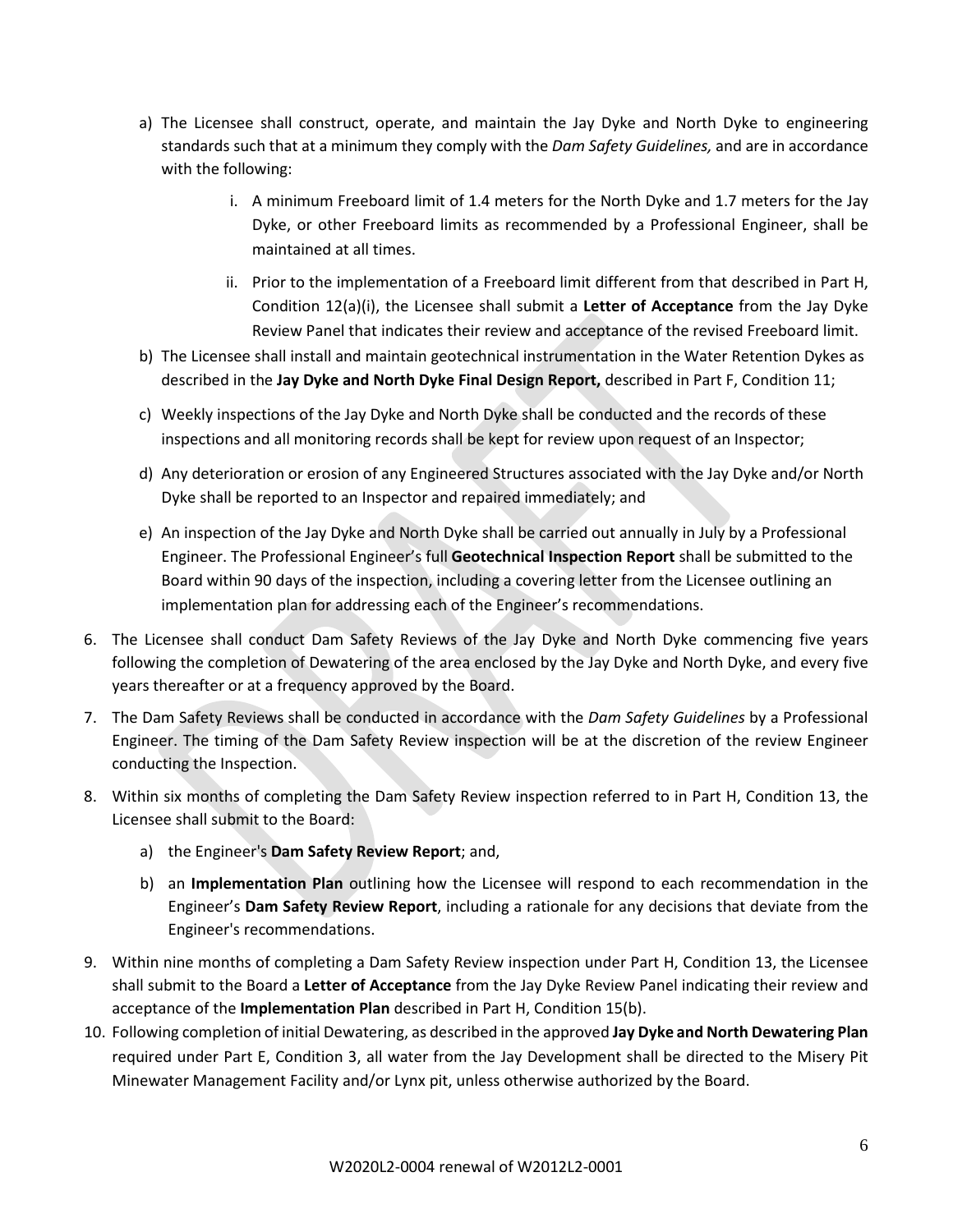### 11. Effluent Quality Criteria (EQC)

d) All water or Waste from the Project that enters the Receiving Environment, including all Discharges at Surveillance Network Program Station 1616-30, but excluding those Discharges listed in Part H, Conditions 21(b), 21(c), 21(d), 21(e), and 25, shall meet the following effluent quality requirements:

| Parameter                           | <b>Maximum Average</b><br>Concentration<br>(mg/L) | <b>Maximum Concentration of</b><br><b>Any Grab Sample</b><br>(mg/L) |
|-------------------------------------|---------------------------------------------------|---------------------------------------------------------------------|
| Dissolved Aluminum                  | 0.1                                               | 0.2                                                                 |
| <b>Total Antimony</b>               | 0.01                                              | 0.02                                                                |
| <b>Total Arsenic</b>                | 0.004                                             | 0.008                                                               |
| Chloride                            | 116.6(ln[Hardness])-204.1                         | 2(116.6(ln[Hardness])-204.1)                                        |
| Nitrate – N                         | p(0.9518(In[Hardness])-2.032)                     | $2(e^{(0.9518(ln[Hardness])-2.032)})$                               |
| Nitrite $- N$                       | 0.06                                              | 0.12                                                                |
| Potassium                           | 53                                                | 103                                                                 |
| <b>Total Selenium</b>               | 0.001                                             | 0.002                                                               |
| <b>Total Strontium</b>              | 3.0                                               | 6.0                                                                 |
| Sulphate                            | 0.9116(In[Hardness])+1.712)                       | 2(e <sup>(0.9116(ln[Hardness])+1.712)</sup> )                       |
| <b>Total Suspended Solids</b>       | 15                                                | 25                                                                  |
| <b>Total Petroleum Hydrocarbons</b> | 3.0                                               | 5.0                                                                 |

Hardness to be used in the equations shown above is the hardness as analyzed from the sample collected at the same time at Surveillance Network Program Station 1616-30, with the following limits:

- i. for nitrate and chloride: up to a maximum hardness of 160 mg/L (if hardness exceeds 160 mg/L, 160 mg/L will be used in the equations); and
- ii. for sulphate: up to a maximum hardness of 115 mg/L (if hardness exceeds 115 mg/L, 115 mg/L will be used in the equations).

A quick-reference table of EQC for chloride, nitrate, and sulphate is included in Schedule 6, Condition 8.

e) All water or Waste from the Jay Development that enters the Receiving Environment, including all Discharges at Surveillance Network Program Station Jay-0005a/b, but excluding those listed in Part H, Condition 25, shall meet the following effluent quality requirements:

| <b>Parameter</b> | <b>Maximum Average</b><br>Concentration<br>(mg/L)                           | <b>Maximum Concentration of</b><br>Any Grab Sample (mg/L) | Annual<br>Loading<br>Limit |
|------------------|-----------------------------------------------------------------------------|-----------------------------------------------------------|----------------------------|
| Chloride         | lesser of                                                                   | $10^{(0.297(\text{Log[Effluent Hardness])}+2.232)}$       |                            |
|                  | 0.8215(((116.6(ln[hardness])-<br>204.1)13,920,000-<br>3,192,000)/1,152,000) |                                                           |                            |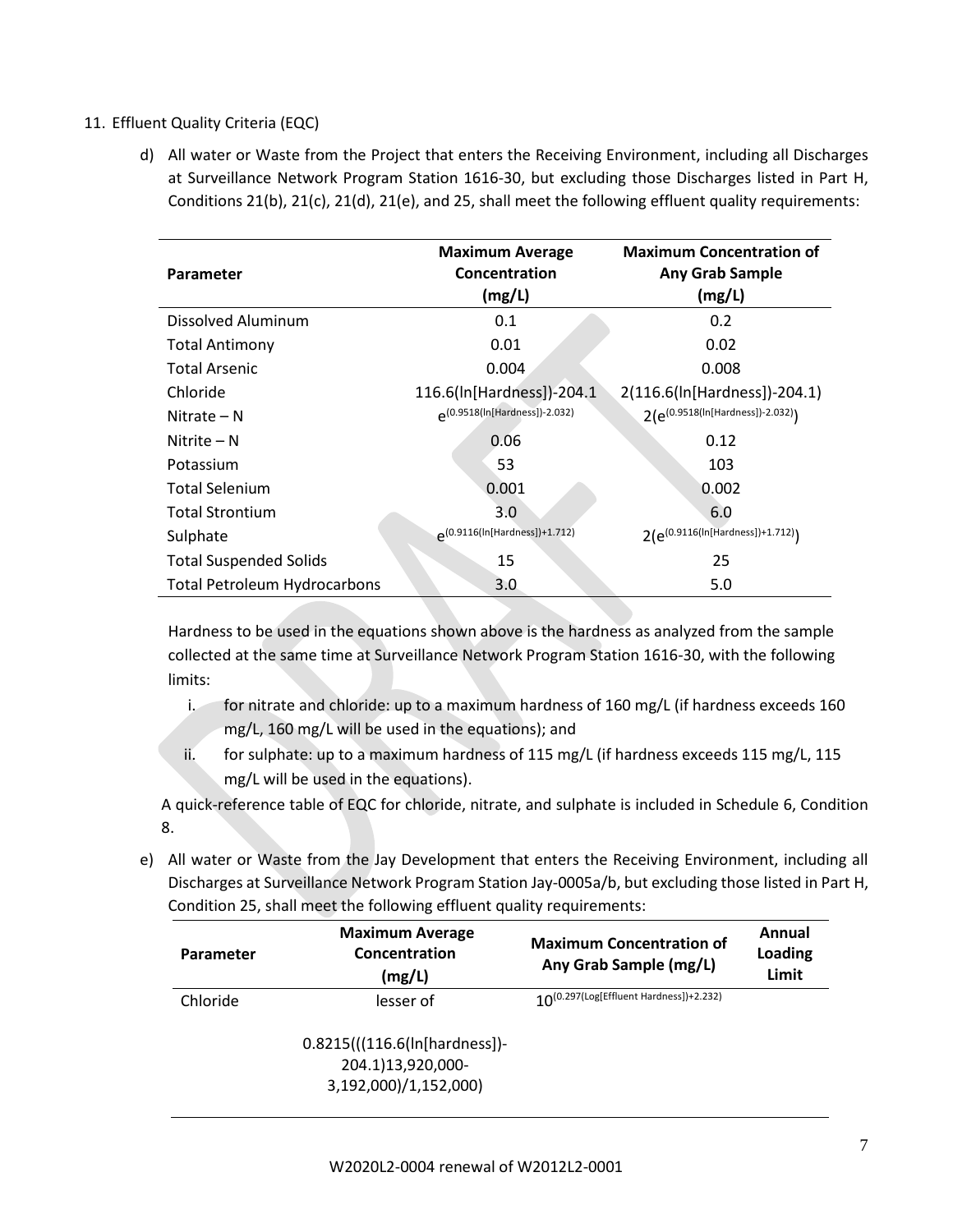| Parameter        | <b>Maximum Average</b><br>Concentration<br>(mg/L)   | <b>Maximum Concentration of</b><br>Any Grab Sample (mg/L) | Annual<br>Loading<br>Limit |
|------------------|-----------------------------------------------------|-----------------------------------------------------------|----------------------------|
|                  | <b>OR</b>                                           |                                                           |                            |
|                  | $10^{(0.297(\text{Log}[Effluent Hardness])+2.232)}$ |                                                           |                            |
| Nitrate          | $0.8215(((e^{(0.9518(ln[hardness])})$               | $1.6483$ ( $(e^{(0.9518(ln[hardness])}$                   |                            |
|                  | $2.032)$ ] 13,920,000-                              | $2.032)$ ] 13,920,000-                                    |                            |
|                  | 38,300)/1,152,000) (mg N/L)                         | 38,300)/1,152,000) (mgN/L)                                |                            |
| Total            | $9$ (mg N/L)                                        | 14 (mgN/L)                                                |                            |
| Ammonia          |                                                     |                                                           |                            |
| Total            |                                                     |                                                           | 130-890                    |
| Phosphorus       |                                                     |                                                           | (kg P/yr)                  |
| Cadmium          | 0.0002                                              | 0.0003                                                    |                            |
| Chromium         | 0.003                                               | 0.006                                                     |                            |
| Cobalt           | 0.02                                                | 0.04                                                      |                            |
| Copper           | 0.006                                               | 0.02                                                      |                            |
| Iron             | $\overline{2}$                                      | $\overline{4}$                                            |                            |
| Lead             | 0.02                                                | 0.04                                                      |                            |
| Uranium          | 0.033                                               | 0.033                                                     |                            |
| <b>Dissolved</b> | 0.4                                                 | 0.8                                                       |                            |
| Aluminum         |                                                     |                                                           |                            |
| Total            | 15                                                  | 25                                                        |                            |
| Suspended        |                                                     |                                                           |                            |
| Solids           |                                                     |                                                           |                            |
| Total            | 3.0                                                 | 5.0                                                       |                            |
| Petroleum        |                                                     |                                                           |                            |
| Hydrocarbons     |                                                     |                                                           |                            |

In the equations shown above, hardness refers to lake hardness, as analyzed in the most recent sample at SNP station Jay-0005c, and effluent hardness is analyzed in the most recent sample collected at SNP station Jay-0005a/b, with the following limits:

- i. for nitrate and chloride: a maximum hardness of 160 mg/L at SNP station Jay-0005c (if Hardness exceeds 160 mg/L, 160 mg/L will be used in the equations);
- ii. for chloride: a maximum effluent hardness of 300 mg/L at station Jay-0005a/b (if effluent hardness exceeds 300 mg/L, 300 mg/L will be used in the equations);

The total phosphorus annual loading limit is variable depending on the year of Discharge: Refer to Schedule 6 Condition 8 for limits that apply each year. Operational Discharge from Misery pit shall be managed to prevent the appearance of any visible hydrocarbon film on the surface of Lac du Sauvage. A quick-reference table of EQC for chloride, total phosphorus, and nitrate is included in Schedule 6, Condition 8.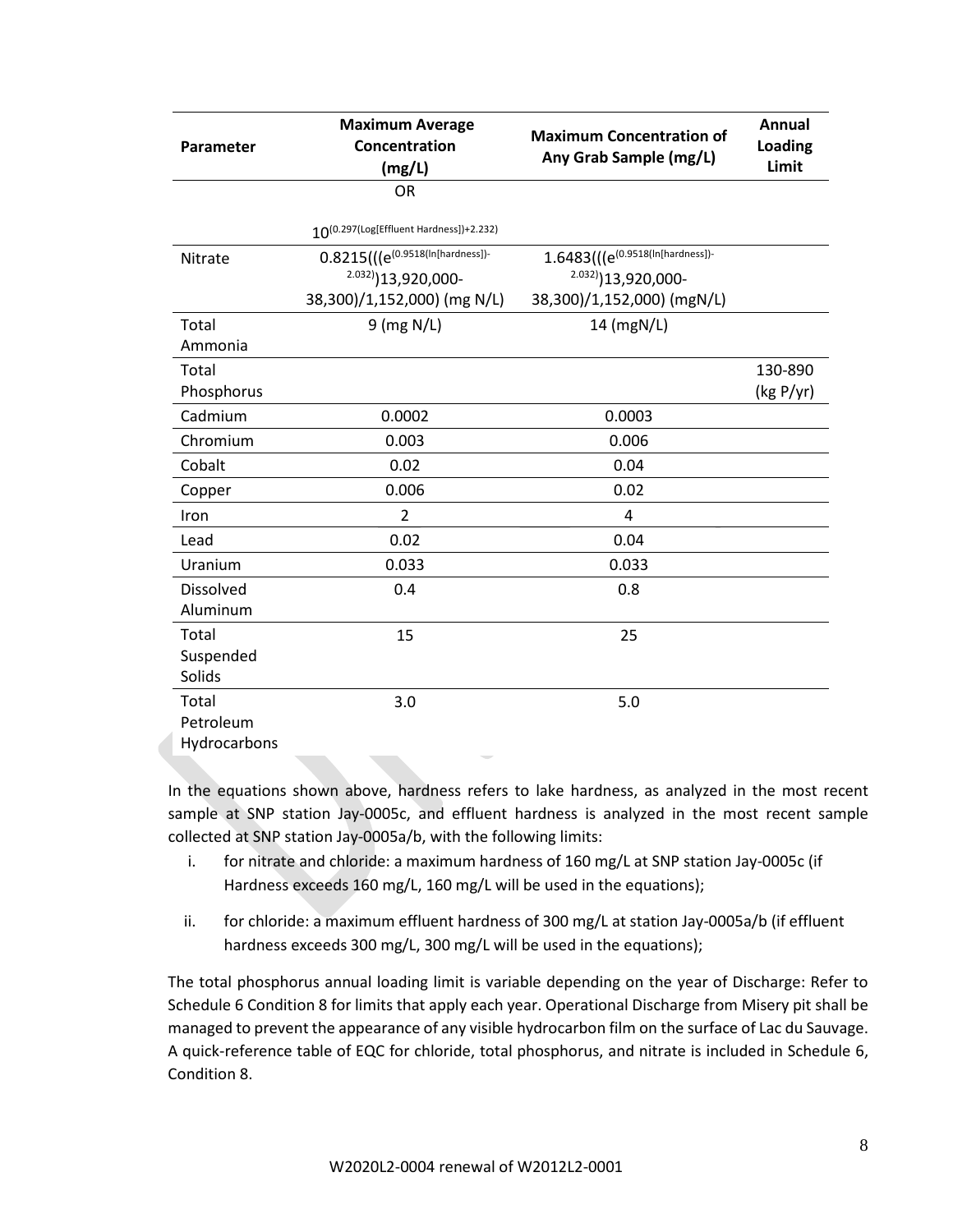- f) All water or Waste from the Project that enters the Receiving Environment, including Discharges at Surveillance Network Program Station 1616-30, 1616-43, and 0008-Sa3 shall be non-acutely toxic as determined by the acute toxicity tests described in Part A in the attached Surveillance Network Program.
- 12. With submission of the revised Wastewater and Process Kimberlite Management Plan, required by Part H, Condition 2(d), the Licensee shall submit a **Misery Pit Update Report** to the Board. This Report shall include at minimum:
	- a) summary comparing model predictions against measured water quality data in Misery pit, including but not limited to TDS and chloride;
	- b) description of the stability of meromixis in Misery pit; and
	- c) description of whether any additional evaluation is required.
- 13. At least two years prior to Discharge from the Misery pit, the Licensee will submit a **Misery Pit Water Quality Report** in accordance with Schedule 6, Condition 5 on the updated water quality model to the Board for approval. Discharge shall not occur from Misery pit until this Report is approved by the Board.
- 14. The Licensee shall ensure that Construction of the Jay Dyke and North Dyke, and associated in-lake activities, meet the following criteria at SNP Station Jay-0010 to Jay-0015 inclusive, when active:
	- a) the maximum concentration for TSS remain below 50 mg/L in any daily sample;
	- b) the average concentration over any 30-day period shall not exceed 25 mg/L TSS;
	- c) all samples shall be taken on a depth-integrated basis; and
	- d) each depth-integrated sample shall consist of a continuous sample taken between 1 m from the lake bottom to 1 m below the lake surface.
- 15. Within 12 months of the beginning of Discharge from the Misery Pit Minewater Management Facility, the Licensee shall submit a **Misery Plume Delineation Report** to the Board. This Report will include the results of a plume delineation study designed to describe dispersion of effluent into Lac du Sauvage from the Misery Pit Minewater Management Facility. This Report shall be in accordance with Schedule 6, Condition 7. An updated plume delineation study may be required as directed by the Board.
- 16. At least six months prior to the commencement of Dewatering of the area enclosed by the Jay Dyke and North Dyke, the Licensee shall submit a **Jay Dyke and North Dyke Operation, Maintenance, and Surveillance Manual** in accordance with the *Dam Safety Guidelines* to the Board. This Manual shall include triggers for the use of a depressurization system.
- 17. At least six months prior to the commencement of Dewatering of the area enclosed by the Jay Dyke and North Dyke, the Licensee is to submit a **Letter of Acceptance** from the Jay Dyke Review Panel that indicates their review and acceptance of the **Jay Dyke and North Dyke Operation, Maintenance, and Surveillance Manual**  referred to in Part H, Condition 34.
- 18. No later than 30 days following a material change to the **Jay Dyke and North Dyke Operation, Maintenance, and Surveillance Manual** referred to in Part H, Condition 34**,** the Licensee shall notify the Board and submit the revised Manual to the Board.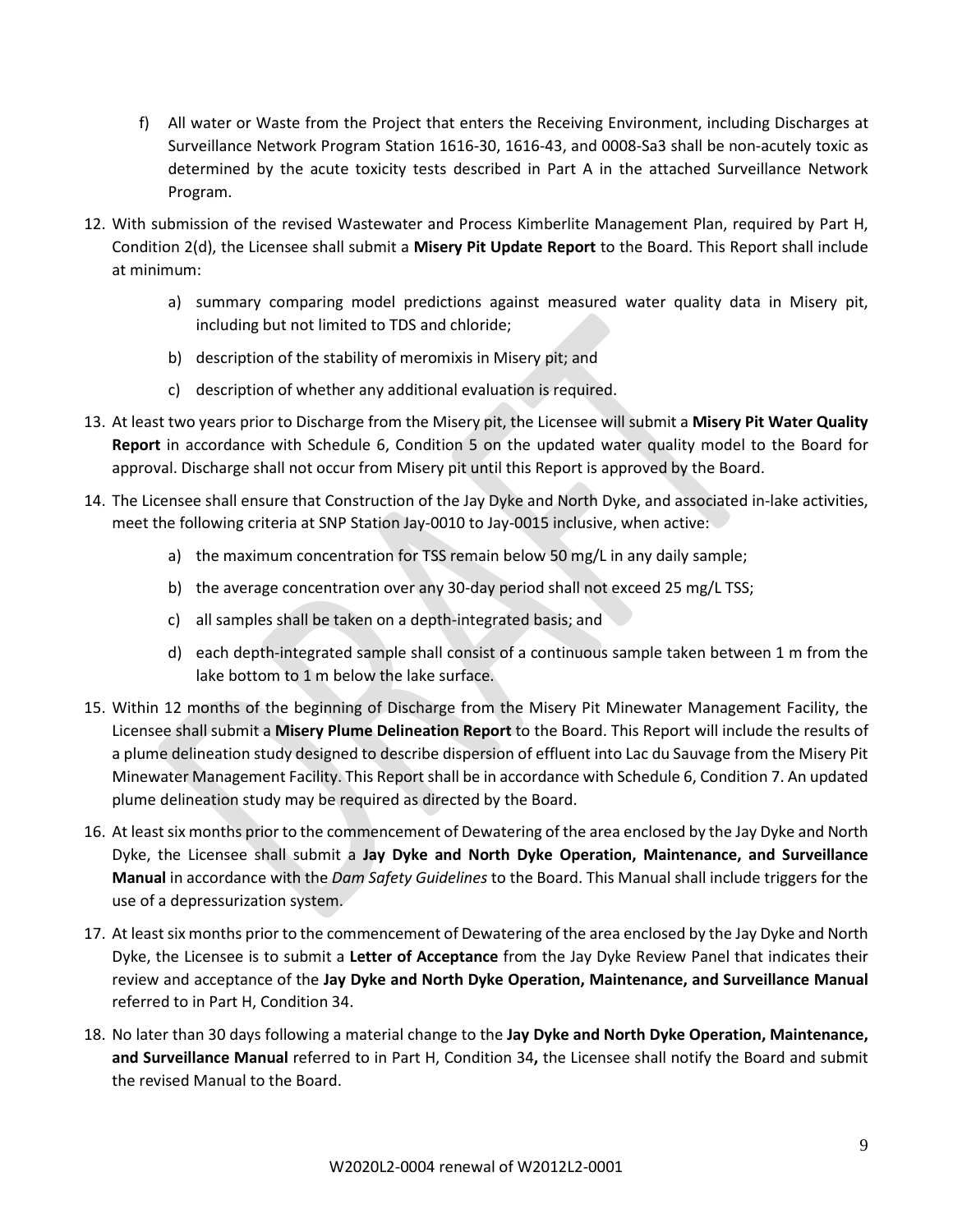19. No later than six months following a material change to the **Jay Dyke and North Dyke Operation, Maintenance, and Surveillance Manual** referred to in Part H, Condition 34**,** the Licensee shall submit a **Letter of Acceptance** from the Jay Dyke Review Panel to the Board.

### **PART I: Conditions Applying to Contingency Planning**

1. The Licensee shall review and update the Board-approved **Spill Contingency Plan** as necessary to reflect changes in operation and technology, as well as 60 days prior to the Construction of each of the Sable, Pigeon, Lynx, and Jay pits. Any proposed updates shall be in accordance with Indian and Northern Affair Canada's *Guidelines for Spill Contingency Planning*, 2007, or subsequent editions, and shall be submitted to the Board for approval.

### **PART J: Conditions Applying to Aquatic Effects Monitoring**

- 1. The Licensee shall operate in accordance with the approved **AEMP Design Plan.** The Licensee shall submit a revised **AEMP Design Plan,** that satisfies the objectives of Part J, Condition 1, and the requirements of Schedule 8, Condition 1, to the Board for approval, at the following times:
	- a) At least one year prior to commencement of Construction at each of the Pigeon and Sable pits;
	- b) At least six months prior to commencement of Dewatering of Lynx Lake; and
	- c) Within six months of the effective date of Amendment #4.

The revised AEMP Design Plan shall include those sampling stations necessary to determine short- and longterm effects in the Receiving Environment as a result of the Pigeon, Sable, Lynx, or Jay Development.

### **PART K: Conditions Applying to Closure and Reclamation**

- 1. The Licensee shall not permanently cover lakebed sediments and/or glacial till that result from the Construction of the Jay pit area and are deposited into the Jay Waste Rock Storage Area, or otherwise make this material unavailable for future use in Reclamation, unless approved by the Board.
- 2. The Licensee will make all reasonable efforts to establish and stabilize meromixis to ensure that water quality in the Misery pit and Jay pit is compatible with traditional uses after closure.
- 3. If the Licensee is unable to establish and stabilize meromixis as described in Part K, Condition 9, the Licensee will implement contingencies to ensure the pit lake water quality is compatible with traditional use after closure. The Licensee shall not implement any contingency until approved by the Board.

# **Schedule 1**

#### **Part B: General Conditions**

Measuring and Reporting on Water and Waste:

a) The monthly elevations of water during the open-water season for Grizzly Lake, Little Lake, Thinner Lake, Upper Panda Lake, Cell E of the Long Lake Containment Facility, the King Pond Settling Facility, the Two Rock Sedimentation Pond, Misery pit during its use as the Misery Pit Minewater Facility, and Lynx pit during its use for Misery Underground Development and Jay Minewater management;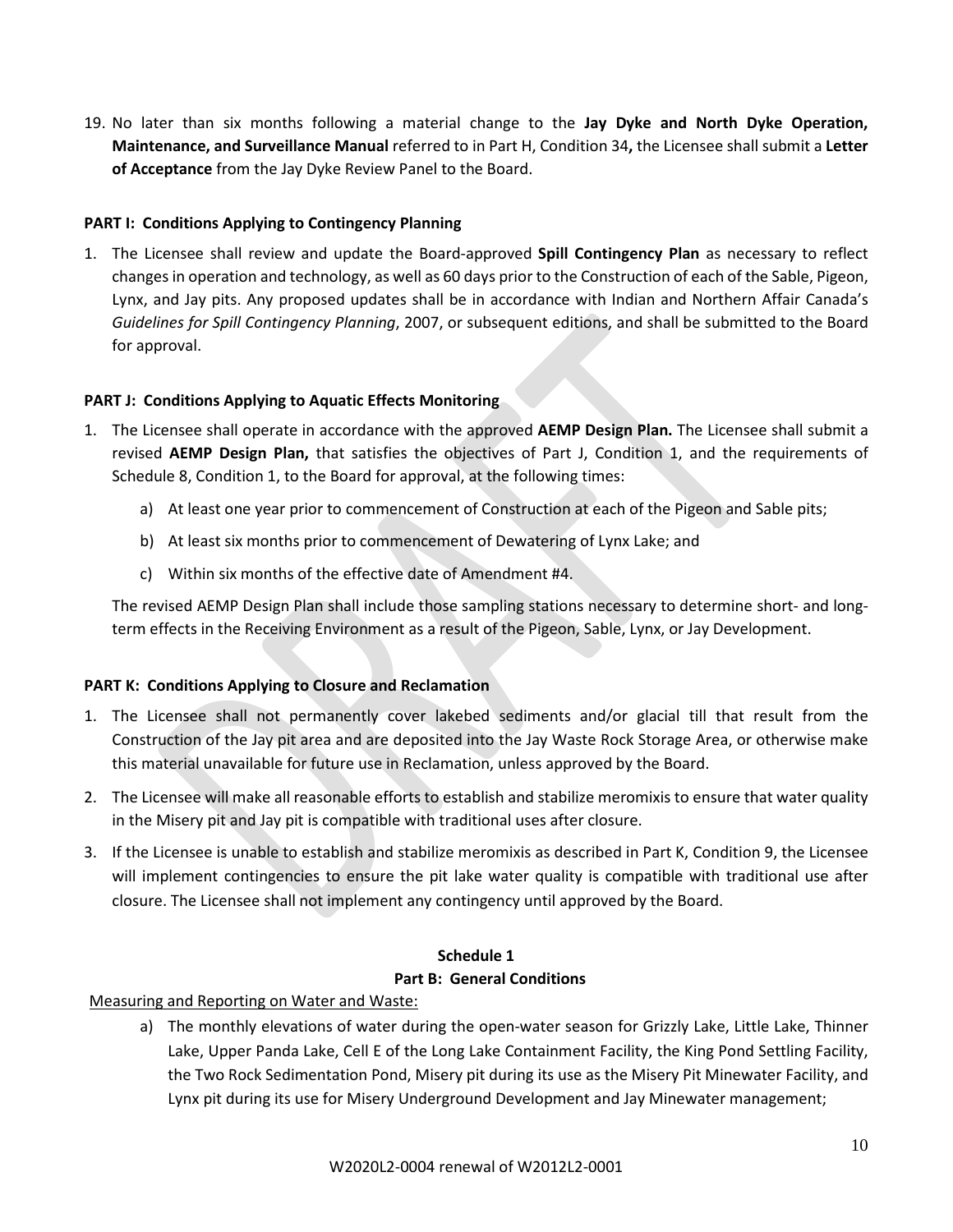- b) The monthly and annual quantities in cubic metres of each Waste deposited into the Long Lake Containment Facility, King Pond Settling Facility, Phase 1 Tailings Containment Area, and Two Rock Sedimentation Pond, the Misery Pit Minewater Facility, and Lynx pit during its use for Misery Underground Development and Jay Minewater management;
- c) Tabular summaries of all data and information generated under the Surveillance Network Program and graphical summaries of parameters in the effluent quality criteria under Part H at the points of compliance (SNP stations 1616-30, 1616-43, 1616-47, 0008-Sa3, Jay-0005a/b) in an electronic format acceptable to the Board. The Licensee shall provide raw data in electronic form upon request by the Board;
- d) The monthly and annual quantities of overburden removed from dyked area;

### Management Plans and Activities:

- a) A summary of all work carried out over the last year under the approved Management Plans referred to in Part H, Conditions 1 through 3 of this Licence including:
- i. tracking and documenting of Jay Waste Rock placement by rock type;
- ii. results of Waste Rock sampling within the Jay open pit to confirm geochemical characteristics and geological mapping of the benches sampled;
- iii. results of sampling and field inspection program to confirm Jay Waste Rock placement; and
- iv. results of Groundwater monitoring and reporting program for the open pits during operations for the Jay Development in accordance with the approved **Wastewater and Processed Kimberlite Management Plan;**
- e) A summary of any Modifications carried out in accordance with Part G of this Licence and/or major maintenance work carried out on any water or Waste management facilities including, but not limited to, Water Supply Facilities, Collection and Settling Ponds, Long Lake Containment Facility, King Pond Settling Facility, Sewage Treatment Facilities, Two Rock Sedimentation Pond, Pigeon Diversion Channel, Jay and North Dyke, Sub-Basin B Diversion Channel, and associated structures;
- f) A summary of any revisions to the approved:
	- i. **Construction Plan** for the Jay and North Dyke referred to in Part F, Condition 3;

### Other Reporting Requirements:

a) Any changes to the Engineer of Record for the Jay Dyke and North Dyke.

#### **Schedule 2**

### **Part C: Conditions Applying to Security Deposits**

- 1. In accordance with subsection 35(1) of the Act and Part C of this Licence, the Licensee shall post and maintain:
	- a) additional security deposits on the following schedule:
		- i. At least 60 days prior to commencement of Jay dyke construction, the Licensee shall post and maintain an additional CDN \$4,591,701.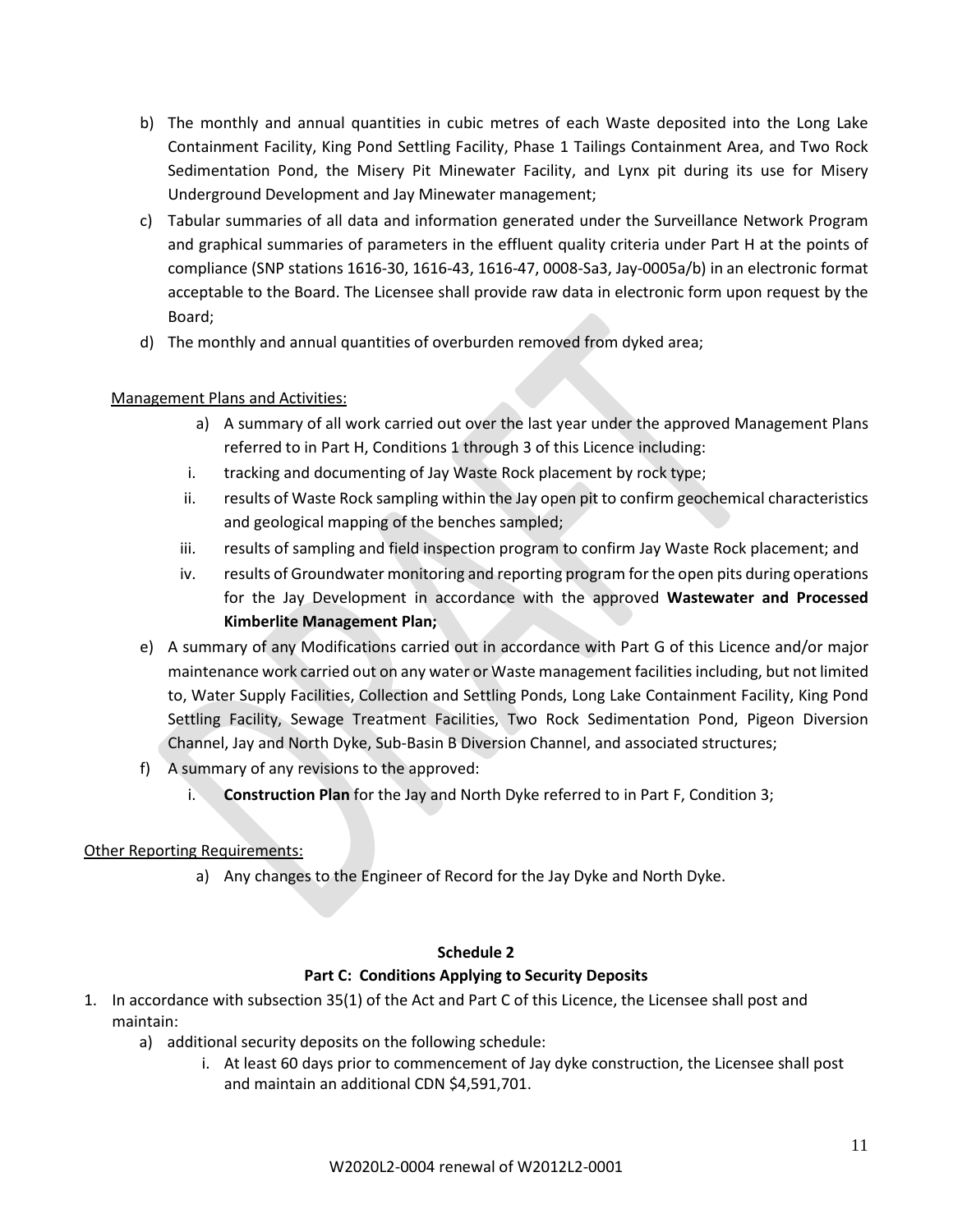ii. At least 60 days prior to commencement of Jay open pit mining, the Licensee shall post and maintain an additional CDN \$3,155,704.

#### **Schedule 4**

#### **Part E: Conditions Applying to Dewatering and Drawdown**

- 1. The **Jay Dyke and North Dyke Dewatering Plan** referred to in Part E, Condition 3 shall include, but not be limited to, the following information:
	- a) Schedule for Dewatering;
	- b) Volume of water produced by Dewatering to each Discharge location;
	- c) The expected quality of water to be discharged to Lac du Savage;
	- d) Pumping methods including locations of intake and outflow structures;
	- e) Maximum pumping rates with rationale;
	- f) The design of any erosion prevention structures in the areas where water or Waste is Discharged;
	- g) A description of, and mitigation measures for, any predicted hydrological or water quality impacts to downstream water bodies;
	- h) The schedule and locations for that water quality monitoring necessary to evaluate any effects to the Receiving Environment caused by Dewatering the area enclosed by the Jay Dyke and North Dyke, with rationale;
	- i) The frequency, location, and procedures for monitoring flow rates in the Discharge stream and if appropriate, in the receiving water body;
	- j) The design of the pipeline and related facilities which includes considerations for preventing/mitigating erosion at the Discharge locations and how that has been incorporated into the design of the Dewatering pumping and pipeline system;
	- k) The procedures and rates for Dewatering to minimize erosion of the downstream water bodies, adjacent shorelines and, in winter, damage to spawning habitat from the development of icings, overflows, or glaciation; and
	- l) A description of how the Licensee will link the results of monitoring to those corrective actions necessary to prevent or minimize any Dewatering-related effects to the Receiving Environment. The description shall include, but not be limited to:
		- i. Definitions, with rationale, of Action Levels applicable to monitoring identified under Schedule 4, Condition 3 (h) and (i). At a minimum, Action Levels should be set that:
			- 1. define a level of Discharge quality or receiving water quality that indicates that water from the area enclosed by the Jay Dyke and North Dyke should cease to be discharged to the Receiving Environment and be redirected to the Misery Pit Minewater Management Facility; and
			- 2. define a level of Discharge quality or receiving water quality that indicates that additional monitoring (i.e., through the SNP or AEMP) should be undertaken;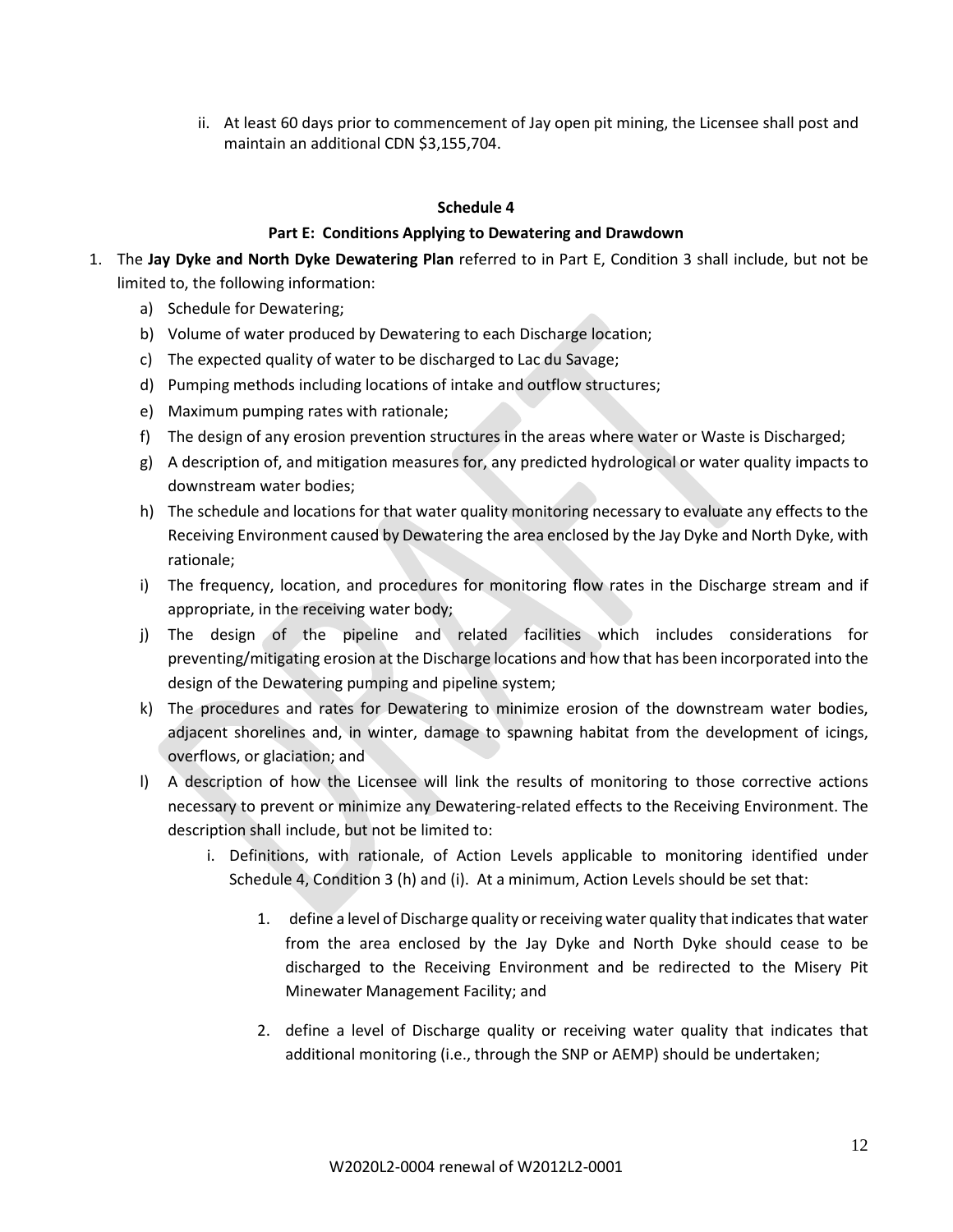ii. For each Action Level, a description of how exceedances of the Action Level will be assessed and generally which types of actions may be taken if the Action Level is exceeded.

## **Schedule 5 Part F: Conditions Applying to Construction**

- a) The **Construction Plans** for the Pigeon Stream Diversion Channel and the Sub-Basin B Diversion Channel, are also to include the details of measures to prevent degradation of permafrost and/or ice lenses;
- b) The **Construction Plan** for the Jay Dyke and North Dyke is also to include, but not be limited to, the following:
	- i. A description of Dredging activities planned, including but not limited to the following:
		- 1. Schedule of Dredging Activities;
		- 2. Dredging equipment design and operation;
		- 3. Production rates;
		- 4. Operational approaches for minimizing sediment disturbance;
		- 5. A description of where dredged material will be located, if deemed necessary, and any implications for the Jay Waste Rock Storage Area Design; and
		- 6. Final monitoring plan details;
	- ii. A description of specific mitigation measures in consideration of Construction during and between different seasons;
	- iii. A description of adaptive management monitoring and mitigations, including but not limited to:
		- 1. A description of mitigation and management of fine sediments between the dyke and turbidity barriers;
		- 2. A description of how the TSS-turbidity relationship will be established and validated;
		- 3. A description of the actions to be taken in the event of a TSS exceedance of the limits set out in Part H, Condition 26;
		- 4. A description of triggers and actions in response to weather events; and
		- 5. Seven-day rolling average TSS concentration triggers and associated actions, in consideration of Construction during and between different seasons.
- 2. A **Waste Rock Storage Area Design Report,** referred to in Part F, Condition 4 shall include, but not be limited to:
	- a) In addition, in the case of the Jay WRSA, the Report shall include, but not be limited to:
		- i. relevant background information;
		- ii. a description of the facilities to be constructed, including proposed locations;
		- iii. quantities of Waste material;
		- iv. discussion of setback distance of potentially acid generating rock within the Jay Waste Rock Storage Area, with rationale;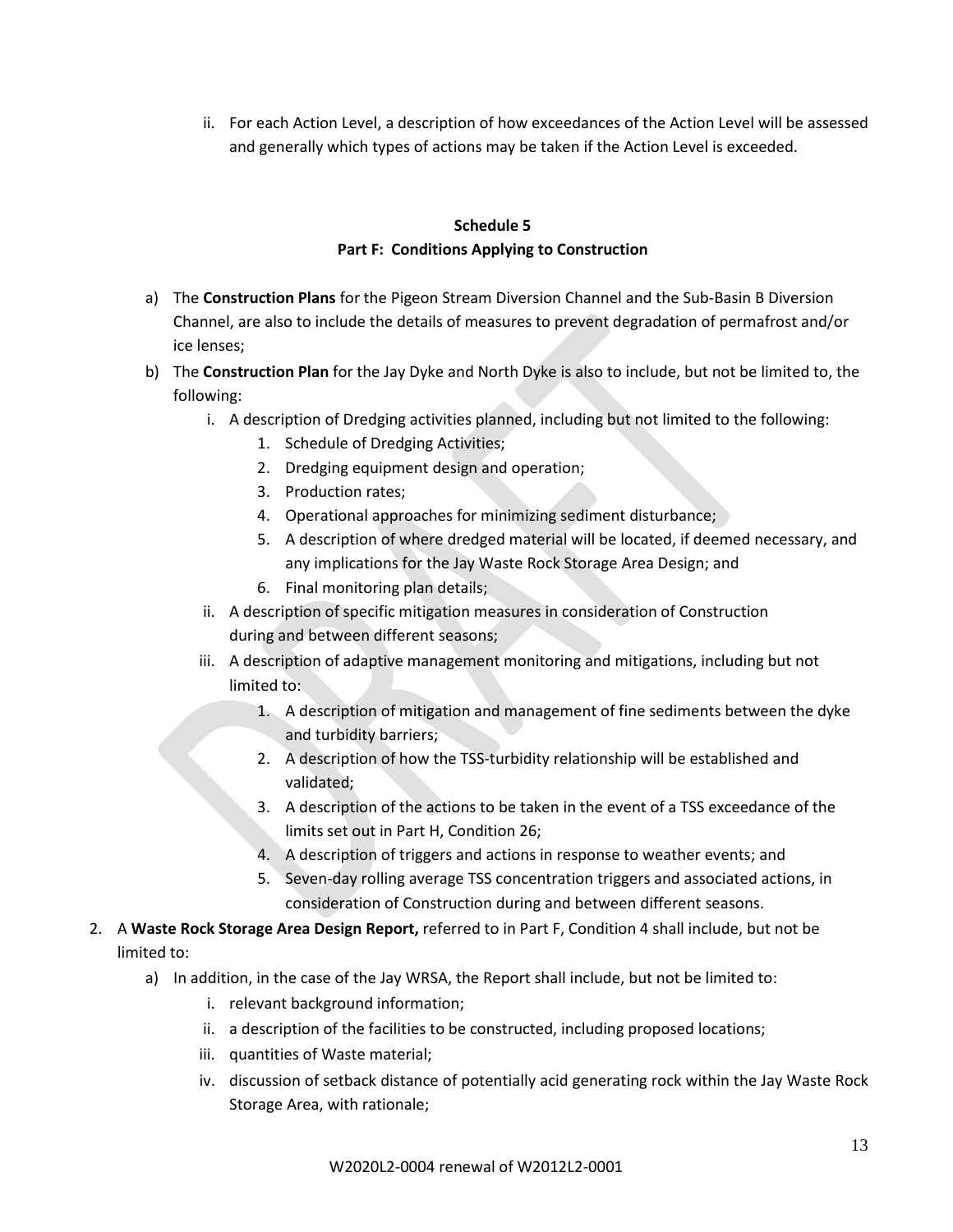- v. a summary of the results of the Study conducted in accordance with the approved Jay Waste Rock Co-placement Study Design referred to in Part H, Condition 4, and any implications for the Waste Rock Storage Area Final Design Report;
- vi. design drawings and specifications of Engineered Structures, stamped by a Professional Engineer;
- vii. summary of results of the geotechnical investigation to confirm foundation characteristics, including ground truthing and field reconnaissance study for the Jay Project, and a description of any implications for the Jay Waste Rock Storage Area design and routing for surface runoff and Seepage;
- viii. Construction considerations, including timing, sequencing, and a schedule;
- ix. operations and maintenance requirements;
- x. detailed instrumentation and monitoring plans, including but not limited to sampling;
- xi. locations, parameters measured, and frequencies of sampling to be carried out; and
- xii. description of where dredged material will be located, if deemed necessary, and any implications for the Jay Waste Rock Storage Area Design.
- 3. **Jay Dyke and North Dyke Design Report** referred to in Part F, Condition 11 shall include, but not be limited to, the following:
	- a) Jay Dyke and North Dyke detailed design drawings. These drawings should be:
		- i. Signed and stamped by an engineer;
		- ii. Labeled "issued for-Construction" or equivalent; and
		- iii. Include an itemized list of revisions to design;
	- b) An evaluation of the critical hydraulic gradient used in the dyke design, in consideration of the laboratory testing completed on the lakebed sediments; and
	- c) Description of adaptive management processes that systematically link monitoring results to management activities and allow management activities to be developed adaptively, in response to changes in the environment.

### **Schedule 6**

### **Part H: Conditions Applying to Waste Disposal**

### Wastewater and Processed Kimberlite Management

- a) A list of contingencies to manage water for the Jay Project and an evaluation of the feasibility of each;
- b) A description of the scenarios (i.e., conditions and timing) under which contingencies required by paragraph (k) will be implemented;
- c) Identify which of the contingencies identified in Schedule 6, Condition  $1(k)$ , are preferred by the Licensee, with rationales, for each scenario;
- 2. The **Waste Rock and Ore Storage Management Plan** referred to in Part H, Condition 3 shall be in accordance with the Department of Indian and Northern Affairs and Northern Development's *Guidelines for Acid Rock Drainage Protection in the North*, September 1992, or in the case of the Jay Development, Mine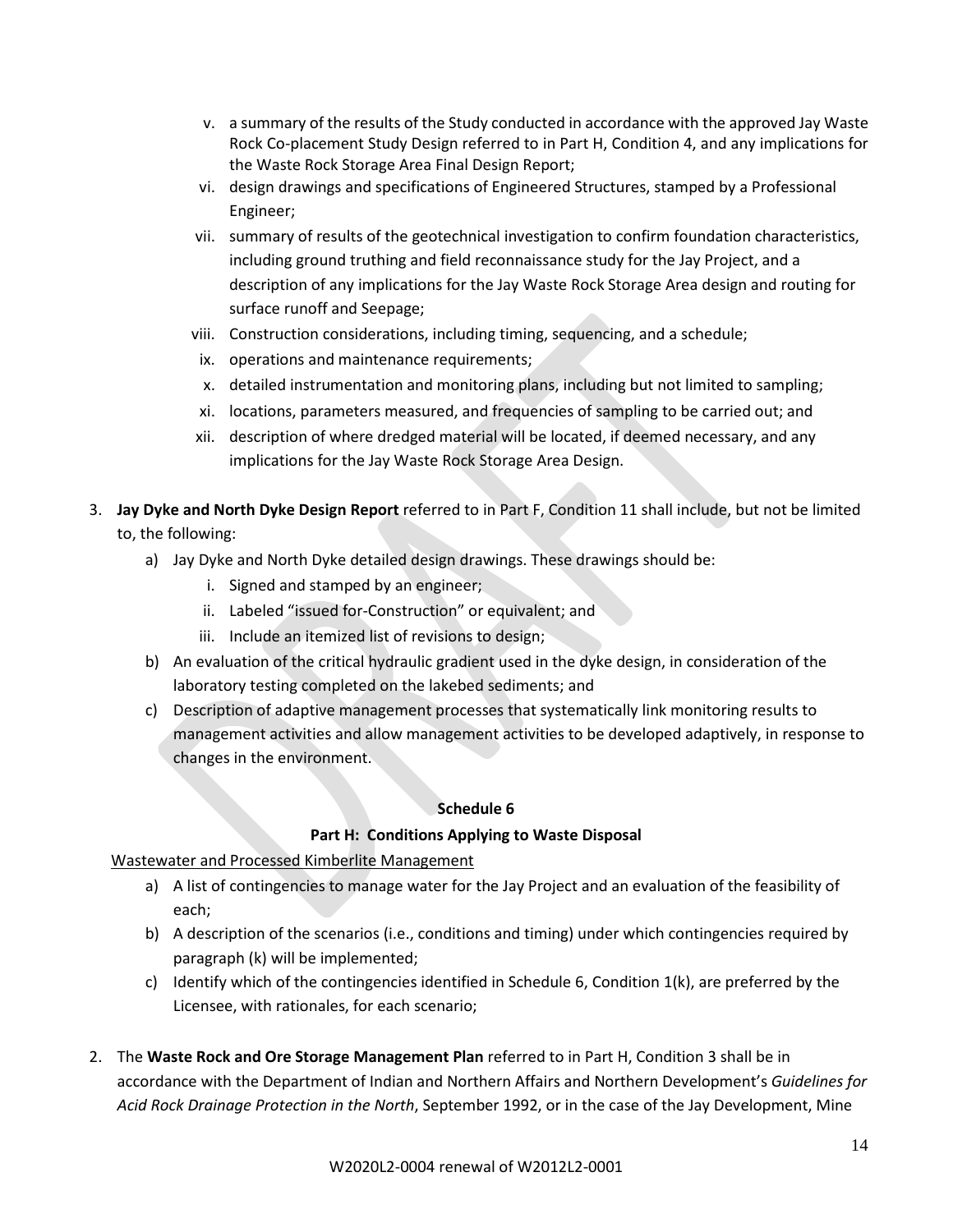Environment Neutral Drainage's *Prediction Manual for Drainage Chemistry from Sulphidic Geologic Materials,* December 2009, and shall include, but not be limited to, the following information:

- a) For the Jay Waste Rock Storage Area, identification of the "effective" neutralization potential (NP) in Waste Rock as defined by Mine Environment Neutral Drainage's *Prediction Manual for Drainage Chemistry from Sulphidic Geologic Materials,* December 2009;
- b) For the Jay Waste Rock Storage Area, the proposed target neutralization potential to acid potential (NP/AP) ratio for bulk rock in the Jay Waste Rock Storage Area, with a detailed rationale that addresses the effective NP, the results of the Geochemistry Baseline Report and the results of the Waste Rock Co-placement Study referred to in Part H, Condition 4;
- c) A description of Waste Rock sampling within the Jay open pit to confirm geochemical characteristics;
- d) For the Jay Waste Rock Storage Area, a detailed monitoring plan for description of deformation, Seepage, and thermal monitoring, including parameters and frequency of sampling for the Waste Rock Storage Area;
- e) Description of anticipated slope movement during rock placement at the Jay Waste Rock Storage Area and the associated monitoring and mitigation measures;
- f) Discussion of setback distance of potentially acid generating rock within the Jay Waste Rock Storage Area, with rationale;
- g) Discussion of how the results of the Study conducted in accordance with the approved **Jay Waste Rock Co-placement Study Design** referred to in Part H, Condition 4 were considered in the proposed Waste Rock and ore management;
- h) Discussion of potential Seepage quality issues for the Jay Waste Rock Storage Area including thresholds and triggers for adaptive management
- 3. The study outlined in the **Jay Waste Rock Co-placement Study Design,** referred to in Part H, Condition 4,shall investigate at minimum the following:
	- a) the sensitivity of effective neutralizing potential/acid potential (NP/AP) to imperfect mixing for the propose co-placement management plan;
	- b) whether the effective neutralizing potential/acid potential (NP/AP) characteristics of the fine rock fractions for metasediments, granite, and diabase are different in samples of rock blasted during mining than in samples of rock prepared for humidity cell testing, and if so, a means of accounting for the differences when managing the proposed co-placement of rock in the WRSA;
	- c) how to optimize co-placement methods of blending and layering for the proposed co-placement of the potentially acid generating (PAG) and non-PAG rock to prevent acid rock drainage and metal leaching; and
	- d) any other testing or analysis that will inform the most appropriate NP/AP ratio and the co-placement method, limits, and controls for blending and/or layering.
- 4. The **Misery Pit Water Quality Report** referred to in Part H, Condition 23 shall include but not be limited to the following: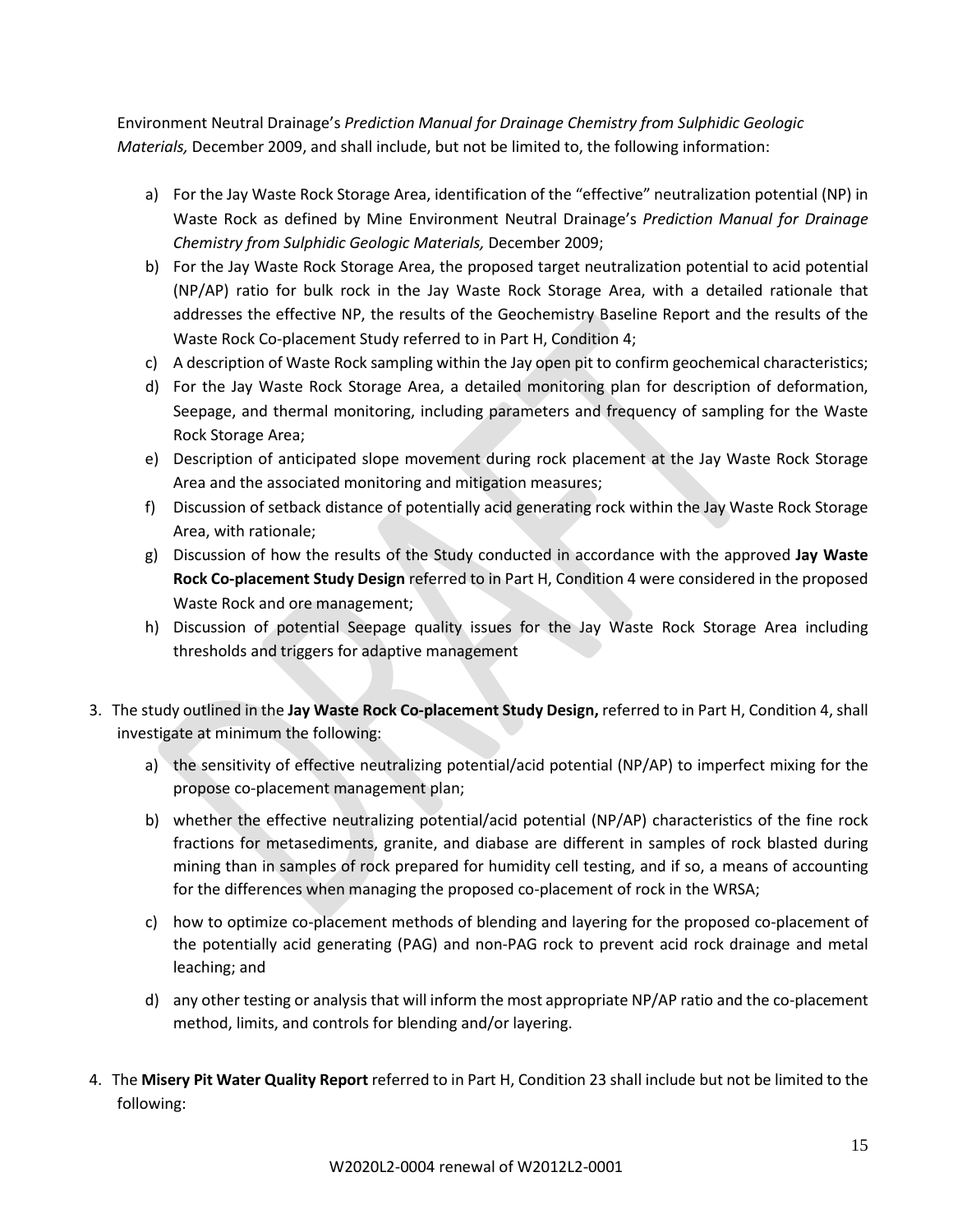- a) A report summarizing the assumptions and results of the updated water quality model;
- b) A description of how the updated water quality model has considered monitoring data available for Discharge from the KPSF during the Misery Underground Development, and initial filling of Misery pit, with rationale;
- c) A description of any implications of water quality changes on the downstream environment;
- d) An assessment based on the results of Schedule 6, Condition 5(a) of whether the EQC as outlined in Part H, Condition 21(e), including but not limited to Phosphorus, require re-evaluation prior to Discharge; and
- e) One of the following:
	- i. A description of whether the modelling results demonstrate that the Licensee will be able to ensure Part K, Condition 9 will be satisfied, with rationale, or
	- ii. Propose any revisions to the approved **Wastewater and Processed Kimberlite Management Plan** described in Part H, Condition 2, to satisfy Part K, Condition 9.

iii.

- 5. The **Misery Plume Delineation Report** referred to in Part H, Condition 32 shall include, but not be limited to, the following information:
	- a) The results of monitoring the initial mixing of effluent into Lac du Sauvage; and
	- b) Propose locations for Surveillance Network Program Station Jay-0005c that will allow verification of initial effluent mixing in Lac du Sauvage.
- 6. The EQC for chloride, nitrate, and sulphate are determined based on the equations shown in Part H, Conditions 21(a), 21(b), 21(c), and 21(e). Tables that can be used for quick reference of select values resulting from those equations are provided below:

| <b>Hardness in Lac du</b>                                                           | <b>Hardness-dependent Chronic</b><br><b>WQO</b> | EQC at Jay-0005a/b |  |
|-------------------------------------------------------------------------------------|-------------------------------------------------|--------------------|--|
| Sauvage (i.e., at Jay-<br>0005c) (mg/L)                                             | Chloride (mg/L)                                 | Chloride (mg/L)    |  |
|                                                                                     |                                                 | Max. Average       |  |
| 5                                                                                   | 64                                              | 631                |  |
| 10                                                                                  | 64                                              | 635                |  |
| 15                                                                                  | 112                                             | 1,102              |  |
| 20                                                                                  | 145                                             | 1,434              |  |
| 25                                                                                  | 171                                             | 1,692              |  |
| 30                                                                                  | 192                                             | 1,902              |  |
| Chloride concentrations shaded in grey are above the maximum grab EQC. As a result, |                                                 |                    |  |
| the Maximum Average Concentration should be set equal to the maximum grab           |                                                 |                    |  |
|                                                                                     | concentration.                                  |                    |  |

| <b>Hardness in Discharge</b><br>$(i.e., at Jay-0005a/b)$ | <b>Hardness-dependent Acute</b><br><b>WQO</b> | EQC at Jay-0005a/b |
|----------------------------------------------------------|-----------------------------------------------|--------------------|
| (mg/L)                                                   | Chloride (mg/L)                               | Chloride (mg/L)    |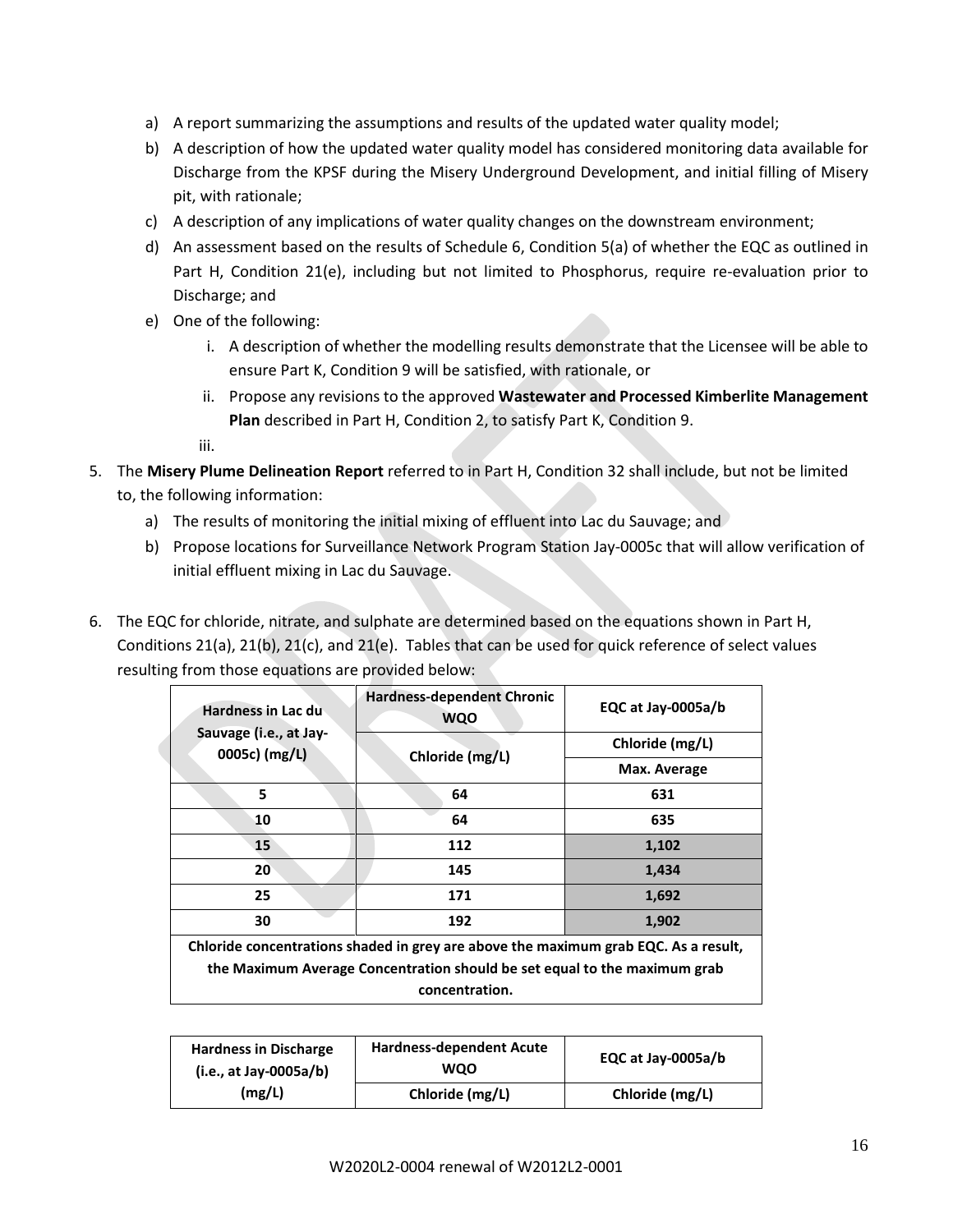|      |     | Max. Grab |
|------|-----|-----------|
| 50   | 545 | 545       |
| 100  | 670 | 670       |
| 150  | 756 | 756       |
| 200  | 823 | 823       |
| 250  | 879 | 879       |
| 300  | 928 | 928       |
| >300 | N/A | 928       |

| Hardness in Lac du Sauvage (i.e., | EQC at Jay-0005a/b |           |  |
|-----------------------------------|--------------------|-----------|--|
| at Jay-0005c)                     | Nitrate (mg/L)     |           |  |
| (mg/L)                            | Max. Average       | Max. Grab |  |
| 5                                 | 12                 | 23        |  |
| 10                                | 12                 | 23        |  |
| 15                                | 17                 | 34        |  |
| 20                                | 22                 | 45        |  |
| 25                                | 28                 | 56        |  |
| 30                                | 33                 | 66        |  |
| 35                                | 38                 | 77        |  |
|                                   |                    |           |  |

|                        | Annual Loading Limit in Lac du Sauvage during Jay Operations |
|------------------------|--------------------------------------------------------------|
| <b>Operations Year</b> | <b>Total Phosphorus (kg P/yr)</b>                            |
| 6                      | 380                                                          |
| 7                      | 440                                                          |
| 8                      | 655                                                          |
| 9                      | 705                                                          |
| 10                     | 805                                                          |
| 11                     | 870                                                          |
| $12 \overline{ }$      | 890                                                          |
| 13                     | 880                                                          |
| 14                     | 130                                                          |

#### **Schedule 8**

### **Part J: Conditions Applying to Aquatic Effects**

- 1. The **AEMP Design Plan** for the Aquatic Effects Monitoring Program referred to in Part J, Conditions 2, 3, and 4 shall include, but not be limited to, the following:
	- a) The establishment of sufficient monitoring sites within the Zone of Influence including sites located at: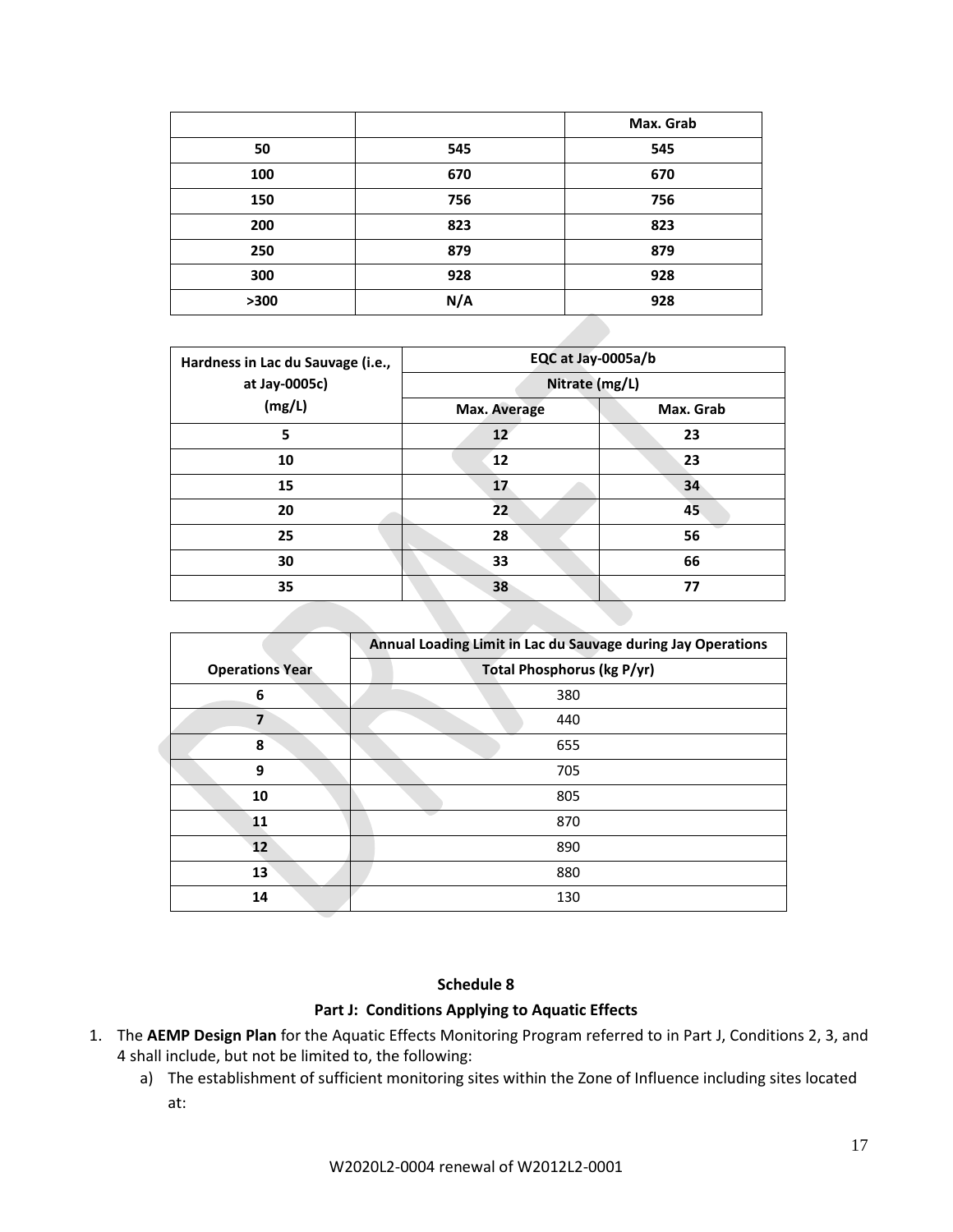- i. Lac du Sauvage in the vicinity of the Jay Development (when constructed), including, but not limited to, the Narrows; and
- b) A summary table of all baseline data that will be utilized in AEMP for the Jay Development and a description of any additional baseline data to be collected;
- c) A description of comparisons to be made to baseline data for the Jay Development, including:
	- i. identification of the baseline and proposed sampling stations, and parameters to be compared,
	- ii. a description of why the baseline stations are considered comparable to the proposed stations,
	- iii. a description of variability in each baseline data set, and
	- iv. based on Schedule 6, Condition  $1(s)(i-iii)$ , an estimation of the magnitude of change that could be reliably detected in each planned comparison;
- d) An evaluation, based on the information in Schedule 6, Condition 1(s), of the adequacy of the baseline data to support the objectives of the AEMP;
- e) A summary of the results of the reconnaissance study and provide recommendations for the use of Thonokied Lake as the reference lake for the AEMP, or for the selection of another potential reference lake; and
- f) An evaluation of the use of Slimy Sculpin as a sentinel species for detecting effects due to the Jay Development, including recommendations for sample sizes, frequency, locations, and measured parameters as well as a description of contingencies if adequate sample sizes cannot be achieved.
- 2. The **Response Plan** referred to in Part J, Condition 9(b) shall contain the following information for each parameter that has exceeded an Action Level:
	- a) For hydrology-related parameters at the Narrows, a description of how the Action Levels proposed will ensure water levels at the Narrows are maintained such that the Jay Development does not adversely affect fish passage and the continuation of traditional use of the area as an open water source; and

### **Schedule 9**

### **Part K: Closure and Reclamation**

- 1. The **Interim Reclamation and Closure Plan** shall include, but not be limited to:
	- a) Reclamation Research Plans related to the uncertainty associated with, but not limited to the following:
		- i. Freshwater cap depth of Jay pit;
		- ii. Freshwater cap depth of Misery pit;
		- iii. Closure of the Sub-Basin B Diversion Channel;
		- iv. Jay Dyke breaching and Back-flooding; and
	- b) Description of engagement on the use of glacial till and overburden material for vegetation at Jay site and also for the main Ekati site;